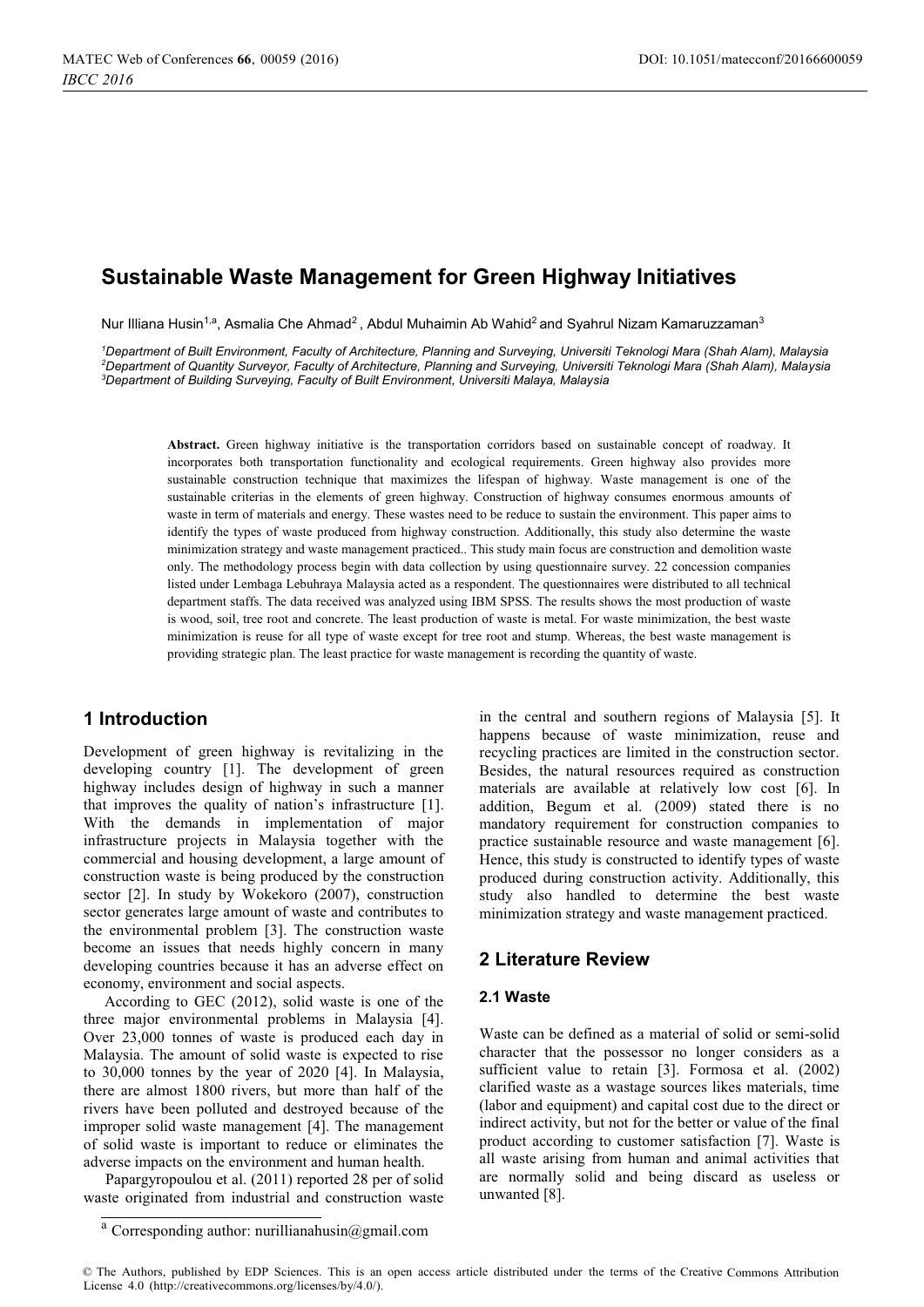According to Pitchel (2005), waste is a material that possessed a negative economic value, which suggest that is cheaper to discard than to use [9]. Therefore, waste should be interpreted as any losses in material, time and monetary result by activities but do not add value or progress to the product, which can be eliminated without reducing customer value.

### **2.2 Category and sources of waste**

Based on the literature research about the category and sources of waste, different author have their own category and sources of waste. Pitchel (2005) stated nine categories of waste such as municipal, hazardous, industrial, medical, universal, construction and demolition, radioactive, mining and agriculture waste [9]. Whereas, Bai & Sutanto (2002) divided categories of waste into three which are domestic refuse, industrial and institution waste [10]. While for the sources of waste, have many sources of waste. Table 1 shows the sources of waste according to author.

**Table 1.** Sources of waste.

| Author             | Sources of waste                               |
|--------------------|------------------------------------------------|
|                    | Commercial<br>a.                               |
| Tchonobouglous et  | b. Institutional                               |
| al. (1993) [8]     | c. Construction and demolition                 |
|                    | d. Municipal service (excluding                |
|                    | treatment plant sites)                         |
|                    | Treatment plant sites (municipal<br>e.         |
|                    | incinerators)                                  |
|                    | f.<br>Municipal solid waste                    |
|                    | g. Industrial                                  |
|                    | h. Agriculture                                 |
|                    | a. Municipal - residential, commercial,        |
| Pitchel (2005) [9] | institutional, industrial, municipal           |
|                    | b. Hazardous - manufacture,                    |
|                    | electroplating, metal treating, wood           |
|                    | preserving and petroleum refining              |
|                    | c. Industrial $-$ manufacturing                |
|                    | d. Medical - hospital, physicians,             |
|                    | dentists, veterinarians, healthcare            |
|                    | facilities, clinics, laboratories, blood       |
|                    | banks and funeral homes                        |
|                    | e. Universal - small and large business,       |
|                    | household                                      |
|                    | Construction and demolition –<br>f.            |
|                    | construction, renovation and                   |
|                    | demolition                                     |
|                    | g. Radioactive – specializes of industrial     |
|                    | waste, research and medical                    |
|                    | h. Mining – physical removal of desired        |
|                    | resources                                      |
|                    | i.<br>Agriculture – animal manures and         |
|                    | crop residues                                  |
|                    | Municipal - street sweeping, sewage,<br>a.     |
| Wokekoro (2007)    | waste form schools, market and other           |
| $\lceil 3 \rceil$  | institution                                    |
|                    | b.<br>Domestic – garbage, rubbish and          |
|                    | large waste from homes                         |
|                    | Commercial – stores and offices<br>$c_{\cdot}$ |
|                    | d.<br>Industrial – manufacturing plants        |
|                    | Mining - coal mining, strip mining<br>e.       |

|                   | etc                                          |
|-------------------|----------------------------------------------|
|                   | Domestic - solid waste from<br>a.            |
| Bai & Sutanto     | household, markets, food center and          |
| $(2002)$ [10]     | commercial premises                          |
|                   | Industrial $-$ not including toxic and<br>b. |
|                   | hazardous                                    |
|                   | c. Institution – solid waste from            |
|                   | government and board                         |
|                   | a. Household                                 |
| ONSW (2012) [11]  | b. Commercial                                |
|                   | c. Construction and demolition               |
|                   | d. Industrial                                |
|                   | e. Institution                               |
|                   | f. Public imported                           |
|                   | Residential<br>a.                            |
| Environment       | b. Industrial                                |
| Strategies (2000) | c. Commercial                                |
| [12]              | d.<br>Instituted                             |
|                   | Construction and demolition<br>e.            |
|                   | f.<br>Municipal                              |
|                   | Manufacturing<br>g.                          |
|                   | h.<br>Agriculture                            |

#### **2.3 Waste management**

Based on Basri & Ahmad Basri (2008), waste management is an integral part of urban and environmental management of each city [13]. Waste management is a major challenge for Malaysia to address in the light of vision 2020 which lays out of direction for Malaysia to become a fully developed nation by 2020 [14]. Waste management are designed to prevent or reduce the discharge of pollutants to stormwater from solid or construction waste by providing designated waste collection areas and containers, arranging for regular disposal, and training employees and subcontractors [15].

Tchobanoglous et al.(1993) described waste management as the discipline associated with the control of generation, storage, collection, transfer and transport, processing, and disposal of solid wastes in a manner that is correlate with the best principles of public health, economics, engineering, conservation, aesthetics, and other environmental considerations, and that is also responsive to public attitude [8]. According to Pitchel (2005), waste management is concerned with the generation, on site storage, collection, transfer, transportation, processing and recovery, and ultimate disposal of solid waste [9].

In other word, waste management is a management process to ensure waste generated will be treated in the right way. It aims to reduce the production of waste and to reduce the amount of waste going to landfill. It is also to reduce the environmental problem that becomes a major problem nowadays.

#### **2.4 Waste minimization**

Environmental Protection Agency (EPA) of United States (2000) defined waste minimization as any method that reduces the volume or toxicity of a waste that requires disposal [12]. It is including any method that reduces the amount of waste. Government regulations, as well as internal cost effectiveness, required the disposal of all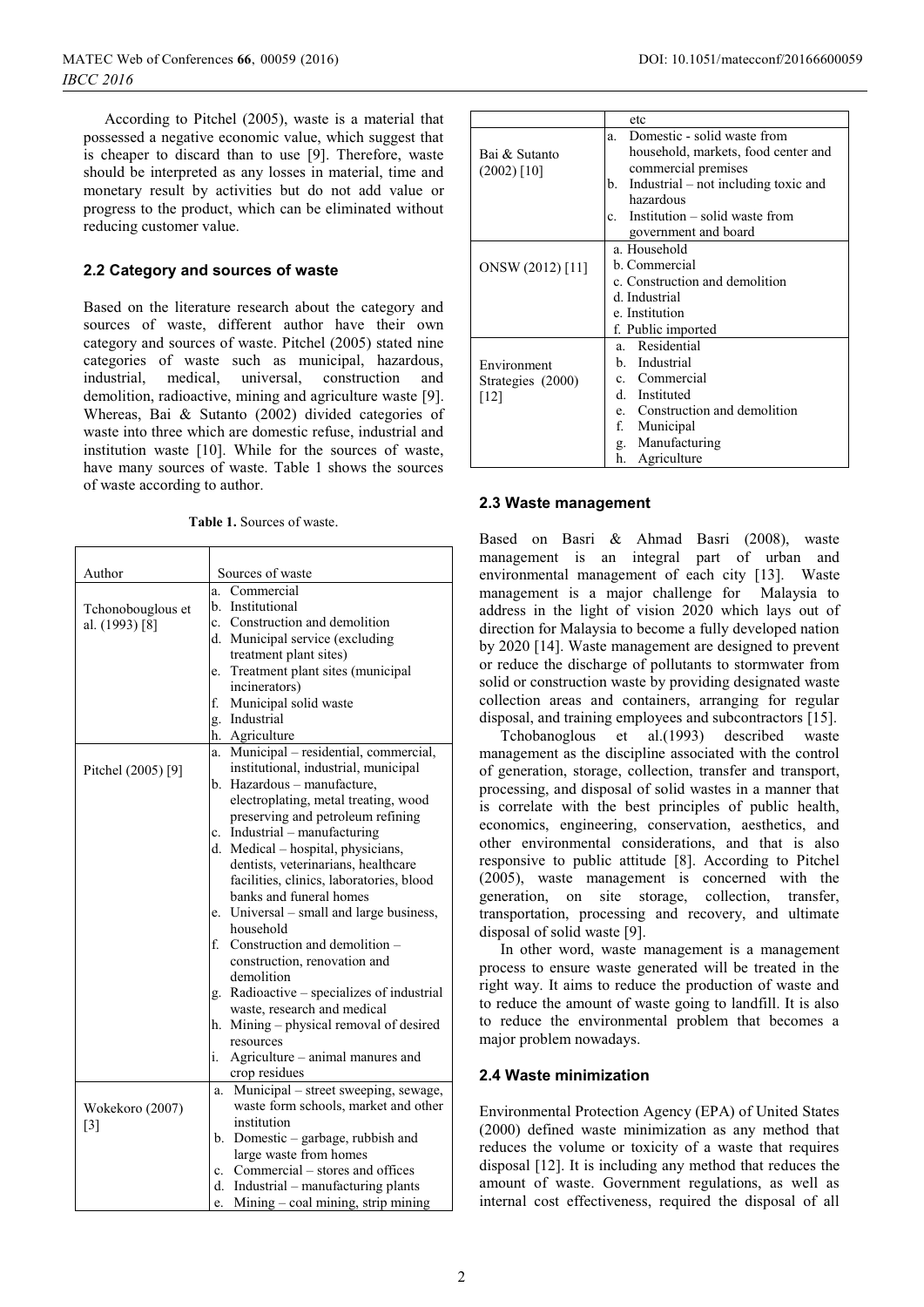waste and in particularly hazardous waste be minimized.

Waste minimization explained by Poon, Ann, & Jaillon (2004) as any technique, process or activity which avoids, eliminates or reduces waste from its source or allows reuse or recycling of the waste [16]. Figure 1 shows the waste management hierarchy determined by Poon, Ann & Jaillon (2004). The waste minimization are divided into prevention measures and waste management measures. The prevention measures are consist of prevention, reduction at source and re-use of product. Meanwhile, the waste management measure category consists of quality improvements, recycling, energy recovery and pre-treatment.



**Figure 1.** Waste minimization hierarchy [16].

Faniran & Caban (1998) wrote there are three main waste minimization strategies which are avoiding waste, reusing materials and recycling waste. Avoiding waste refer to any practice or process that avoids, eliminates or minimizes waste at the source [17]. In the meantime, reusing and recycling waste supports in reducing the volume of waste material to be disposed and discharged into environment. Figure 2 shows proposed waste management hierarchy that consists of avoid, reuse, recycle and disposal by Faniran & Caban (1998).



**Figure 2.** Waste minimization hierarchy [17].

#### **2.5 Waste management plan**

Macozama (2002) expounded waste management plan as a proposal that consists of prevention, isolation, repair, reuse, recycle and also disposal of waste [18]. The main objective of waste management plan is to reduce, reuse and recycle of waste [19]. Moreover, Macozama (2002) has identified the good management plan which are goals, waste audit, waste handling requirement, waste

disposal, transportation and economic evaluation [18]. On top of that, Lim & Ling (2002) has categorized the element of waste management plan to 4 categories which are including the prevention of waste, reduction, recycle and administration [20]. A good waste management plan will assist to reduce amount of waste going to landfill and minimize the cost to manage the waste.

### **3 Methodology**

The methodology process begins with data collection by using questionnaire survey. This study is using purposive sampling method. Concession Company has been choosing as a respondent. There are 22 concession companies listed under Lembaga Lebuhraya Malaysia. The questionnaire had been distributed to all technical department staffs. Only 50 sets of questionnaire are returned. The data collected has been analyzed using IBM SPSS.

#### **3.1 Development of questionnaire**

The questionnaire has four parts which are demographic, types of waste, waste minimization strategy and waste management. The development of questionnaire built according to close ended with Likert scale 1 to 5. Scale 1 refers to strongly disagree and scale 5 refer to strongly agree. The question was designed using interval scale.

The categories and sources of waste used in the questionnaire were followed from Pitchel (2005) as he had clearly stated the variables in his research study [9]. The categories are divided into municipal, hazardous, industrial, medical, universal, construction and demolition, radioactive, mining and agriculture. For this study, the category used is correlated to construction and demolition. Then, the sources of waste come from the highway construction itself.

The hierarchy of the waste management has been chosen from Poon et. al (2004) [16]. It is because the study did not only focus on the basic waste minimization only (prevent, reuse, recycle and disposal) but it also consists of prevention, reduction at source, reuse of product, quality improvement, recycling, energy recovery and pretreatment. This hierarchy helps to guide people to choose the best way of managing the waste properly.

Table 2 shows the variable for waste management plan that will be discussed in waste management plan in section 4.3.

**Table 2.** Variable for waste management plan.

| Indicator | Waste management plan                         |
|-----------|-----------------------------------------------|
|           | Provide strategic management plan             |
| в         | Policy regarding waste management             |
|           | Employees with responsibility to manage waste |
|           | Identifying the type of waste                 |
| E         | Organize the waste                            |
| F         | Record the quantity of waste                  |
| G         | Management of waste                           |
|           | Training employees                            |
|           | Measure & Audit                               |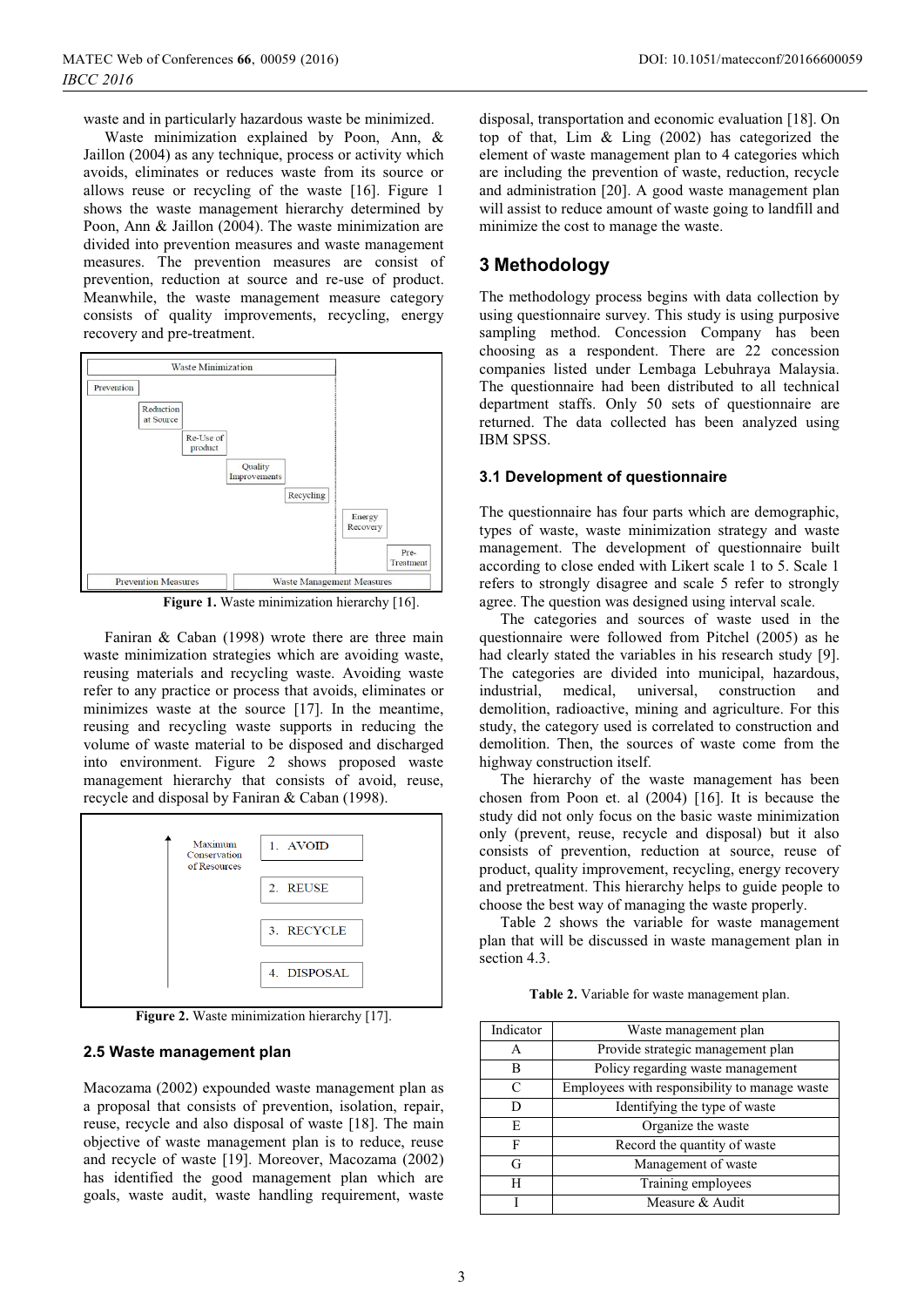Review plan

## **4 Result and findings**

The result obtained from the questionnaire shows 20 out of 50 respondents have working experience in this field more than 10 years. The other 13 respondents stated with 5 to 10 years working experience and 12 respondents have less than 5 years working experience. From this conclusion, it shows almost half of the respondents have more than 10 years working experience in construction industry. Although only 50 sets of questionnaire are returned, data given can be accepted because of the respondent are knowledgeable and experienced in the related industry. Further, in subheading 4.1 discussed the outcomes of type of waste produced. Then, subheading 4.2 discussed of waste minimization strategy and 4.3 is waste management practiced.

#### **4.1 Types of waste**

Table 3 below shows the average index for waste produced during the construction and demolition of highway. The formula of average index is taken from study by Al-Hammad & Assaf (1996) [21]. Below (1) is the formula for calculation of average index.

Average index = 
$$
\frac{\sum a l x l}{\sum x l}
$$
 (1)

Indicator :-

 $a1 =$  Likert scale (i.e 1 'no production' – 5 'most production')

 $x1 =$  Number of respondent

The waste involves are tree root or stump, soil, concrete, asphalt, wood, metal, rock, aggregate, sand, crusher run, bituminous, and premix. The top ranking of production of waste are wood (3.2000), followed by soil (3.160) and tree root or stump with same average index with concrete (3.000) and crusher run with aggregate (2.780). The rock comes with aggregate 2.960 and premix (2.680). It is followed by asphalt and bituminous (2.640) and the lowest rank of all is metal with 2.6000 aggregate.

The highest rank of waste is wood 3.200 average. Wood is always used as a temporary support especially for concreting work. The nature of wood that easy to rot also become one of the reason why wood reflects as the highest production of waste. It is supported by study of Lachimpadi et al. (2012) also found wood is the largest quantity of construction waste [22].

The second ranking is soil 3.160 average. Different site will produce different quantity of soil. It depends on condition of sites whether it needs to be cut or filled to get a flat ground before construction could begin. Lachimpadi et al. (2012) conclude the generation of soil waste greatly depended on the design and the landscape of the site [22]. If the site located at hilly area, it will involve a lot of cutting compared to fills. Thus, the surplus of soil will be classified as soil waste. It is also supported in the study by Begum et al. (2006) that soil and sand are the second highest waste for their study [6].

On the other hand, metal contemplated as the lowest ranking with 2.600 average. Metal become the lowest production because of the limited usage in the construction of highway. It is because the metal is always custom made from the factory. It will be delivered to site according to the quantity and size order. In article by Technologiya Metallov (2008) found, in Russia, the production of metal waste is also low [23].

| Bill<br>Types of waste produce |                   | 1        | 2  | 3   | $\overline{4}$ | 5                | Total<br>frequency | Average<br>Index             | Ranking        |
|--------------------------------|-------------------|----------|----|-----|----------------|------------------|--------------------|------------------------------|----------------|
|                                |                   | a1       | a1 | a1  | a1             | a1               | $\Sigma$ alxl      | $\Sigma$ alxl<br>$\Sigma x1$ |                |
|                                |                   | x1       | x1 | x1  | x1             | x1               |                    |                              |                |
| 1                              | Tree Root / Stump | 3        | 14 | 20  | 6              | 7                | 150                | 3.000                        | 3              |
| 2                              | Soil              | $\theta$ | 14 | 2.1 | 8              | 7                | 158                | 3.160                        | $\overline{2}$ |
| 3                              | Concrete          | 3        | 14 | 20  | 6              | 7                | 150                | 3.000                        | 3              |
| $\overline{4}$                 | Asphalt           | 3        | 20 | 19  | 8              | $\theta$         | 132                | 2.640                        | 10             |
| 5                              | Wood              | $\Omega$ | 9  | 22  | 19             | $\theta$         | 160                | 3.200                        | 1              |
| 6                              | Metals            | 3        | 19 | 23  | 5              | $\theta$         | 130                | 2.600                        | 12             |
| 7                              | Rock              | $\theta$ | 14 | 24  | 12             | $\boldsymbol{0}$ | 148                | 2.960                        | 6              |
| 8                              | Aggregate         | $\theta$ | 19 | 23  | 8              | $\theta$         | 148                | 2.780                        | 7              |
| 9                              | Sand              | $\theta$ | 19 | 23  | 8              | $\Omega$         | 148                | 2.780                        | 7              |
| 10                             | Crusher Run       | $\theta$ | 14 | 23  | 13             | $\theta$         | 150                | 2.980                        | 5              |
| 11                             | <b>Bituminous</b> | 3        | 20 | 19  | 8              | $\theta$         | 132                | 2.640                        | 10             |
| 12                             | Premix            | 3        | 19 | 19  | 9              | $\mathbf{0}$     | 134                | 2.680                        | 9              |

**Table 3.** Average Index for types of waste produce.

#### **4.2 Waste minimization strategy**

Waste minimization strategy is the best way to minimize waste. This strategy of waste minimization consist of prevention, reduction at source, reuse of product, quality improvement, recycle, energy recovery, pre-treatment, and disposal.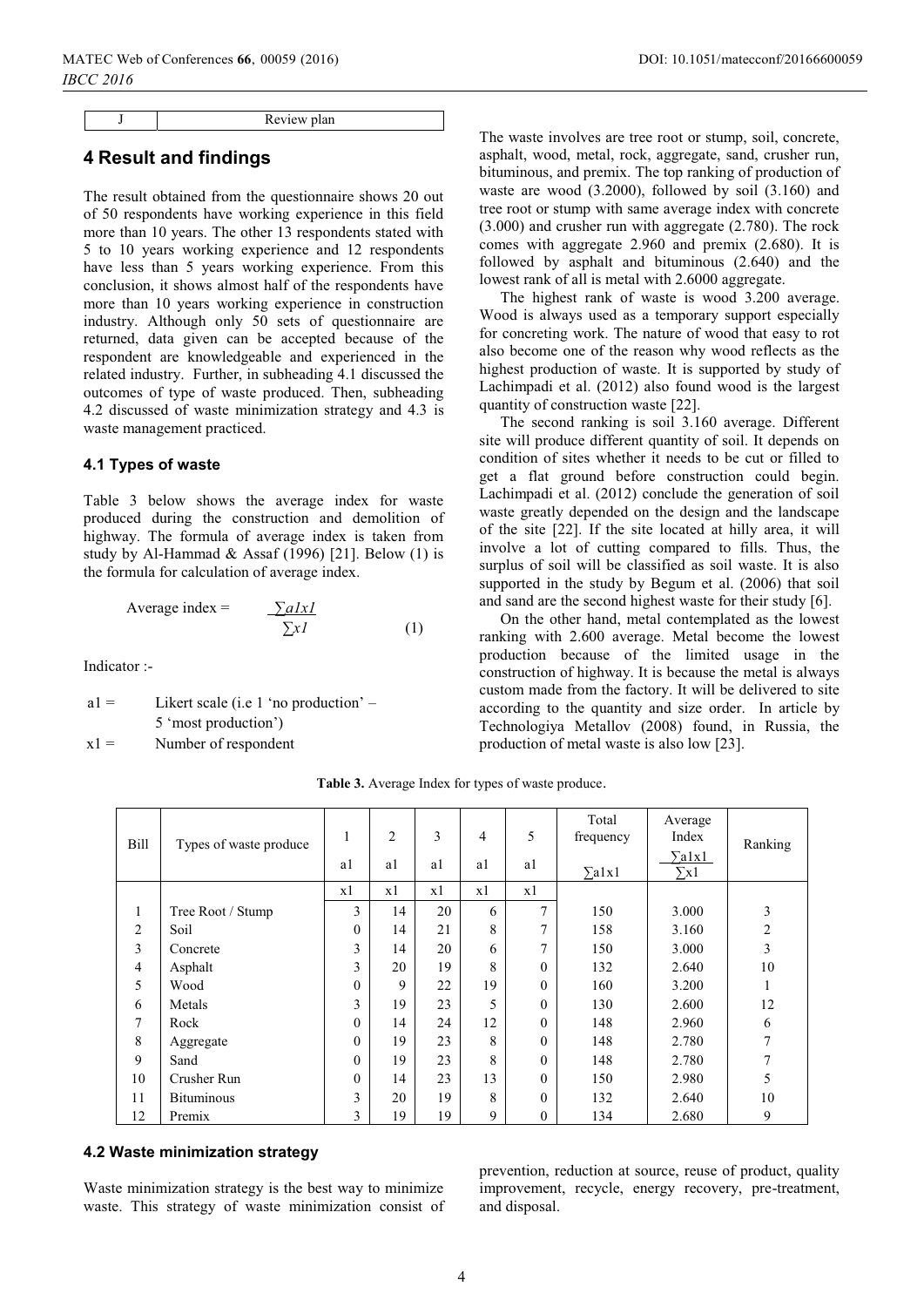Analysis of data received was converted to the percentage value. Table 4 shows the percentage value for waste minimization strategy. Tree root or and stump shows recycle as the highest percentage for waste minimization. In this practice where the tree root and stump are recycled to produce garden decoration.

According to Suez Environment (2015), the tree root and stump are impossible to reuse [24]. Hence, they are suitable to be recycled as bench, table or any other decoration for garden decoration.

However, for all types of waste, the highest percentage of waste minimization is reuse of waste. These wastes are soil, concrete, asphalt, wood, metals, rock, aggregate, sand, crusher run, bituminous and premix. These wastes can be reused for other projects and other function. While these wastes come from raw material and were not easily damage. It also can be reused for sometimes

|  | Table 4. Percentage of waste minimization strategy. |  |
|--|-----------------------------------------------------|--|
|  |                                                     |  |

| N <sub>0</sub> | <b>Waste Minimization</b> | ళ<br>Tree root<br>Stump | Soil          | Concrete      | Asphalt  | Wood          | Metal         | Rock     | Aggregate     | Sand          | <b>Run</b><br>Crusher | Bituminous    | Premix        |
|----------------|---------------------------|-------------------------|---------------|---------------|----------|---------------|---------------|----------|---------------|---------------|-----------------------|---------------|---------------|
|                |                           | $\frac{0}{0}$           | $\frac{0}{0}$ | $\frac{0}{0}$ | $\%$     | $\frac{0}{0}$ | $\frac{0}{0}$ | $\%$     | $\frac{0}{0}$ | $\frac{0}{0}$ | $\frac{0}{0}$         | $\frac{0}{0}$ | $\frac{0}{0}$ |
| 1.             | Prevention                | 5                       | 5             | $\Omega$      | $\Omega$ | 4             | $\theta$      | $\Omega$ | $\Omega$      | $\Omega$      | $\Omega$              | $\Omega$      | $\theta$      |
| 2.             | Reduction at source       | $\overline{0}$          | 14            | 3             | 15       | 3             | 4             | 3        | 4             | 4             | 4                     | 15            | 15            |
| 3.             | Reuse of product          | 13                      | 68            | 69            | 75       | 56            | 70            | 74       | 81            | 87            | 75                    | 66            | 60            |
| 4.             | Quality Improvement       | 8                       | $\Omega$      | $\theta$      | 4        | 3             | 11            | $\Omega$ | $\Omega$      | $\Omega$      | 11                    | $\theta$      | $\theta$      |
| 5.             | Recycle                   | 30                      | $\Omega$      | $\Omega$      | $\theta$ | 13            | 16            | 23       | 12            | 6             | 6                     | 6             | 6             |
| 6.             | <b>Energy Recovery</b>    | $\mathbf{0}$            | $\theta$      | $\Omega$      | $\theta$ | $\theta$      | $\mathbf{0}$  | $\theta$ | $\Omega$      | $\theta$      | $\theta$              | $\mathbf{0}$  | $\mathbf{0}$  |
| 7.             | Pre-treatment             | 25                      | 5             | 24            | 6        | 18            | $\mathbf{0}$  | $\theta$ | $\Omega$      | $\theta$      | $\theta$              | 9             | 15            |
| 8.             | Disposal                  | 20                      | 8             | 3             | $\theta$ | 3             | $\theta$      | $\Omega$ | 4             | 4             | 4                     | 4             | 4             |

#### **4.3 Waste management plan**

In waste management plan analysis preliminary test shows that the Cronbach's Alpha is 0.931 for 10 variables. There is high internal consistency for the data set which the Cronbach's Alpha is more than 0.7 [25]. This shows all the 10 variables are reliable to be analyzed for this research. The data for waste management plan was analyzed using Relative Importance Index (RII). RII to determine the relative importance of the waste management plan. The formula of RII as stated below (2) from Kometa et al. (1994) [26]. The higher the relative importance index value close to 1 means that the higher the position of the statement.

$$
RII = \sum_{AN} W
$$
 (2)

Indicator:-

W = Weights are given to each factor by the respondents and will ranges from 1 to 5 where '1' is strongly disagree and '5' is strongly agree

 $A =$  Highest weight (i.e. 5 in this case)

 $N = A$  total number of respondents. The higher the index value close to 1 means that the higher the position of the statement

In table 5 shows from 10 variable of waste management plan. The highest RII is to provide strategic management plan (0.908). The second rank is organizing the waste with RII as 0.896. The third rank is a policy

regarding waste management (0.888), followed by employees with responsibility to manage waste (0.872) and management of waste (0.864). These five variables are more than 0.850 and close to 1.000 which will be discussed as the main item in waste management plan.

From the analysis shows there is awareness among people to manage waste. It shows from the highest ranking which provides strategic management plan. These means many of the construction already have the strategic management plan to manage waste at construction site. In the study by Mahayuddin (2011) found all the construction sites have done a plan to manage and minimize the waste [27]. Besides that, organize waste also often practiced.

By referring to the indicator in table 2, table 6 shows the inter-item correlation matrix for variable in waste management plan. The value of correlation needs more than 0.50 [25]. In indicator A, there are three indicators that have not been practiced such as in indicator C, D and F. The indicator B does not practice indicator F only. For indicator C, indicator A and F get lower value than 0.50. There are 3 indicators (A, B, F) which are lower than 0.50 value for indicator D. As for indicator E, it is one indicator that does not have the correlation which is indicator F. From this analysis shows all the indicators does not have any correlation with the indicator F which records the quantity of waste. It similar with the RII in table 5 where record quantity of waste having the lower RII (0.732).

 The record of the quantity of waste is scarcely done. Study by Mahayuddin (2011) also found that from 10 sites, there are only 2 sites are implementing the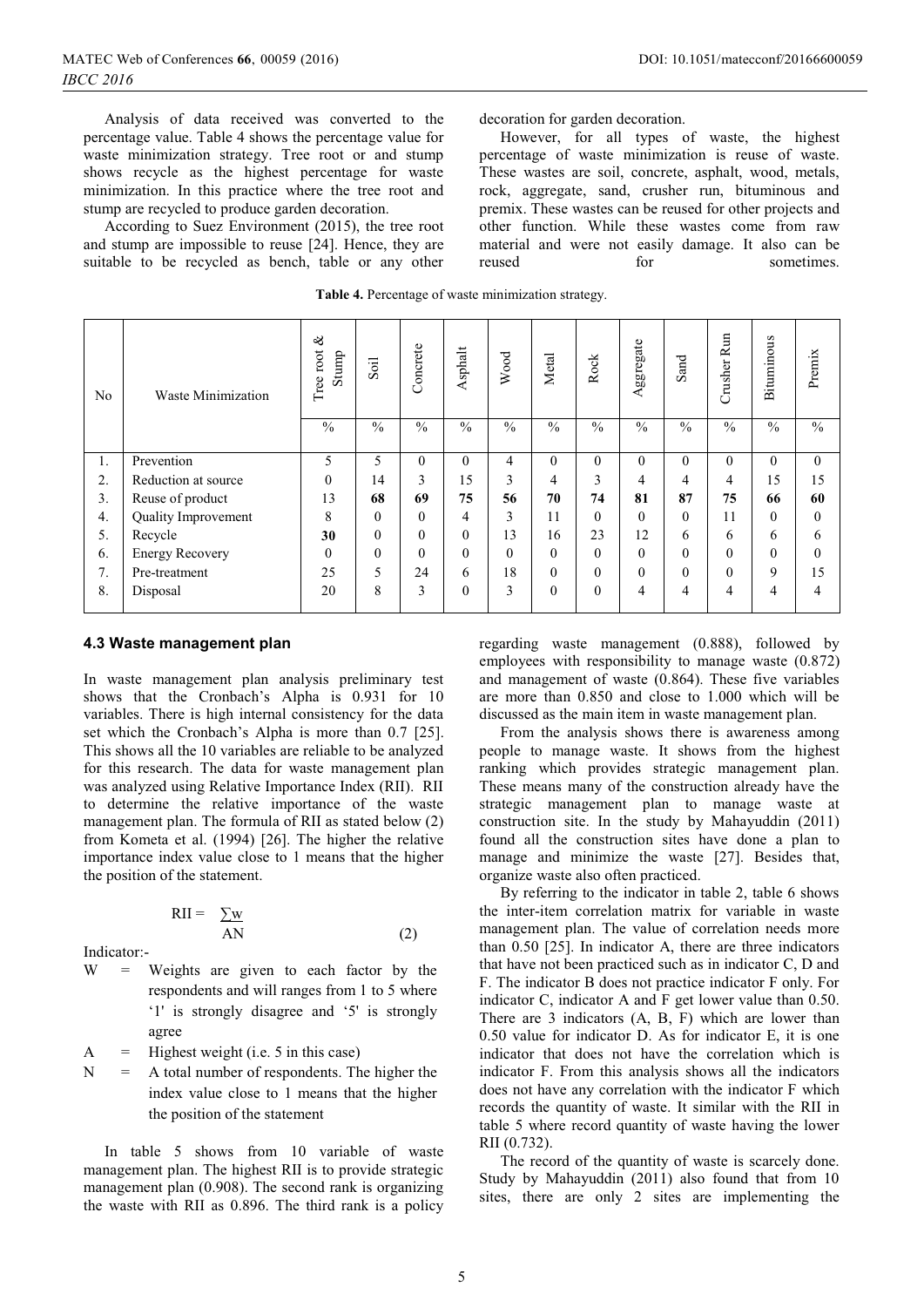recording of production of waste [27]. Hence, the recording waste of the production needs to be applied more in order to know the actual amount of waste produced. The data of waste produced can be a guideline to overcome or reduce the amount of waste for other project.

| Bill | Waste Management Plan                         | Total<br>weight of<br>statement<br>$\Sigma$ w | Relative<br>Importance<br>Index<br>(RII) | Ranking |
|------|-----------------------------------------------|-----------------------------------------------|------------------------------------------|---------|
|      |                                               |                                               |                                          |         |
| 1.   | Provide strategic management plan             | 227                                           | 0.908                                    |         |
| 2.   | Organize the waste                            | 224                                           | 0.896                                    | 2       |
| 3.   | Policy regarding waste management             | 222                                           | 0.888                                    | 3       |
| 4.   | Employees with responsibility to manage waste | 218                                           | 0.872                                    | 4       |
| 5.   | Management of waste                           | 216                                           | 0.864                                    |         |
| 6.   | Identifying the type of waste                 | 209                                           | 0.836                                    | 8       |
| 7.   | Measure & audit                               | 211                                           | 0.844                                    |         |
| 8.   | Review Plan                                   | 214                                           | 0.856                                    | 6       |
| 9.   | Training employees                            | 202                                           | 0.808                                    | 9       |
| 10.  | Record the quantity of waste                  | 183                                           | 0.732                                    | 10      |

|  |  | Table 5. Relative Importance Index for Waste Management Plan. |  |
|--|--|---------------------------------------------------------------|--|
|  |  |                                                               |  |

**Table 6.** Inter-item Correlation Matrix.

| Indicator | Inter-Item Correlation | Indicator | Inter-Item Correlation | Indicator | Inter-Item Correlation |
|-----------|------------------------|-----------|------------------------|-----------|------------------------|
|           | Matrix                 |           | Matrix                 |           | Matrix                 |
| $A - B$   | 0.827                  | $B-I$     | 0.775                  | $E - F$   | 0.122                  |
| $A - C$   | 0.424                  | $B - J$   | 0.564                  | $E - G$   | 0.859                  |
| $A - D$   | 0.391                  | $C - D$   | 0.743                  | $E-H$     | 0.716                  |
| $A - E$   | 0.659                  | $C - E$   | 0.795                  | $E - I$   | 0.789                  |
| $A - F$   | 0.081                  | $C - F$   | 0.251                  | $E - J$   | 0.763                  |
| $A - G$   | 0.712                  | $C - G$   | 0.856                  | $F - G$   | 0.338                  |
| $A - H$   | 0.650                  | $C-H$     | 0.659                  | $F-H$     | 0.154                  |
| $A - I$   | 0.764                  | $C-I$     | 0.772                  | $F-I$     | 0.369                  |
| $A - J$   | 0.493                  | $C-J$     | 0.755                  | $F - J$   | 0.254                  |
| $B - C$   | 0.513                  | $D - E$   | 0.766                  | $G-H$     | 0.750                  |
| $B - D$   | 0.504                  | $D - F$   | 0.438                  | $G-I$     | 0.898                  |
| $B - E$   | 0.723                  | $D - G$   | 0.623                  | $G-J$     | 0.676                  |
| $B - F$   | 0.163                  | $D-H$     | 0.439                  | $H-I$     | 0.704                  |
| $B-G$     | 0.743                  | $D-I$     | 0.602                  | $H-J$     | 0.622                  |
| $B-H$     | 0.592                  | $D-J$     | 0.644                  | $I-J$     | 0.860                  |

## **5 Conclusion**

This academic research of waste management correlated to the implementation of green highway. In this study, it determined all possible types of waste produced by construction of highway. As for the production of waste, the highest ranking of all is wood while the lowest is metal. In addition, this research also discovered about the waste minimization strategy as well as the best way to manage the waste. Reuse method is concluded as the best practiced to minimize all type of waste except tree root and stump. These two items are using recycling method to reduce the waste. In terms of waste management strategy, it is a crucial activity for all construction sites to manage their waste properly. The management plan needed to follow and review accordingly in order to provide the best management practice. This plan must be

included the actual record of the quantity of the waste for accurate wastage calculation.

In a nutshell, this study only focus on one out of five elements for green highway initiatives. Further research on material and technology, energy efficiency, stormwater management as well as safety and social factors. This research would contribute a big handful of guide for Lembaga Lebuhraya Malaysia as well as other countries with tropical climate.

## **Acknowledgement**

The Authors wish to thank the Universiti Teknologi Mara and a remark of indebtedness to the Fundamental Research Grant Scheme (FRGS) by the Ministry of Education, Malaysia for its grant award.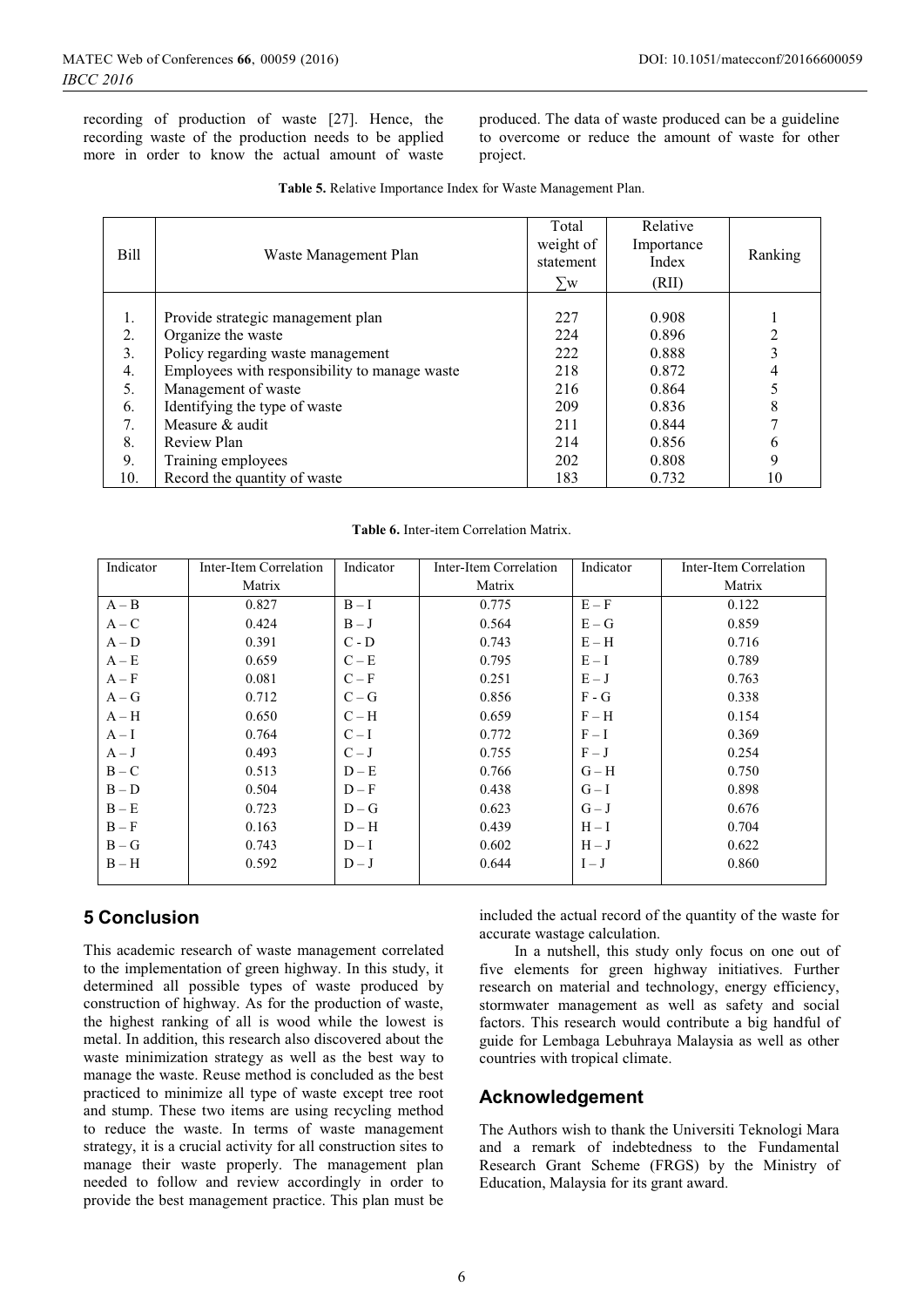## **References**

- 1. Bryce, J. M. (2008). Developing Sustainable Transportation Infrastructure. Retrieved from www.wiseintern.org/journal/2008/JamesBryceFina l
- 2. Begum, R.A., Siwar, C., Pereira, J.J. & Jaafar, A.H. (2007). A benefit-cost analysis on the economic feasibility of construction waste minimization: The case of Malaysia. Resources, Conservation and Recycling*,* **48(1),** 86-98.
- 3. Wokekoro, E. (2007, 28-30 August). *Solid waste management in the construction industry (a case study of Port Harcourt).* Paper presented at the International Conference "Waste Management, Environment Geotechnology and Global Sustainable Development, Ljubljana, Slovenia.
- 4. Global Environment Centre (GEC). (2012). Solid Waste in Malaysia. Retrieved 14/07/2015, from www.gecnet.info/index.cfm?&menuid=83
- 5. Papargyropoulou, E., Preece, C., Padfield, R. & Abdullah, A.A. (2011). Sustainable Construction Waste Management in Malaysia: A Contractor's Perspective. Management and Innovation for a Sustainable Built Environment*.*
- 6. Begum, R.A., Siwar, C., Pereira, J.J. & Jaafar, A.H. (2009). Attitude and behavioral factors in waste management in the construction industry of Malaysia. Resource, Conservation and Recycling., **53,** 321-328.
- 7. Formoso, C. T., Soibelman, L., Cesare, C. D., & Isatto, E. L. (2002). Material waste in building industry: Main causes and prevention. Journal of contruction engineering management, **128**, 316- 325.
- 8. Tchobanoglous, G., Theisin, H. & Vigil, S.A. (1993). *Integrated Solid Waste Management: Engineering Principles and Management Issues*. Singapore: McGRAW-HILL.
- 9. Pitchel, J. (2005). *Waste Management Practices: municipal, hazardous, and industrial*. United State: Taylor & Francis Group.
- 10. Bai R. & Sutanto M. (2002). The practice and challenges of solid waste management in Singapore. Journal of waste management*,* **22,** 557- 567.
- 11. Official national solid waste management (ONSW). (2012). Retrieved 05/08/2015, from http://www.kpkt.gov.my/jpspn\_en/main.php
- 12. Environment Strategies for Cities. (2000). Sources and Types of Solid Waste. Retrieved 11/06/2015, from web.mit.edu/urbanupgrading/urbanEnvion ment/sectors/solidw-waste-sorces.html
- 13. Basri, H., & Ahmad Basri N.E. (2008). UrusSisa: An Intelligent System for Integrated Solid Waste

Managament. Journal of Sustainable Development*,* **1(2),** 39-46.

- 14. United Nations Development Programme (UNDP) (2008). Malaysia developing a solid waste management model for Penang. Retrieved 28/12/2015, from http://www.undp.org.my/Uploa ds/SWM-2008\_final.pdf
- 15. California Stormwater Quality Association (CASQA). (2014). Retrieved 15/06/2015, from http://www.cabmphandbooks.com/Documents/Co nstruction/WM-05.pdf
- 16. Poon, C.S., Ann, T.W.Y. & Jaillon, L. (2004). Reducing Building waste at construction sites in Hong Kong. Construction Management & Economics*,* **22(5),** 461-470.
- 17. Faniran, O. O., & Caban, G. (1998). Minimizing waste on Construction project sites. Engineering, Construction and Architectural management*,* **5 Iss: 2**, 182-188.
- 18. Macozoma, D.S. (2002). *International report – construction site waste management and minimisation.* International Council for Research and Innovation in Building and Construction (CIB). Report No. BOU/C361.
- 19. Bruce, M. & Smitchers, M. (1998). Implementing a waste management plan during the construction phase of project: a case study. Construction Management & Economics, **16(1)**, 71-78.<br>Lim, M.C.H. & Ling, F.Y.Y.
- 20. Lim, M.C.H. & Ling, F.Y.Y. (2002). *Implementation solid waste management plan for construction projects in Singapore*. Architectural Science Review 45: Taylor & Francis Group.
- 21. Al-Hammad, A. M. & Assaf, S. (1996) Assessment of work performance of maintenance contractors in Saudi Arabia. Journal of management in engineering, **12(1996),** 44 - 49.
- 22. Lachimpadi, S. K., Pereira, J. J., Taha, M. R. & Mokhtar, M. (2012). Construction waste minimisation comparing conventional and precast construction (mixed system and IBS) methods in high-rise buildings: a Malaysia case study. Resources, Conservation and Recycling*,* **63 (2012)**, 96-103.
- 23. Technologiya Methallov. (2008). Processing of Metal Radioactive Waste. Retrieved 10/08/2015, from http://www.technologiyametallov.com/engli sch/oekologie\_5.htm
- 24. Suez Environment. (2015). Tree Trunk and Roots. Retrieved 10/08/2015, from http://www.sita.com. au/community-education/site-tours-education/recy cling-tips/tree-trunks-and-root
- 25. Hair, J.F., Black, W.C., Babin, B.J., & Anderson, R.E. (2010). *Multivariate Data Analysis.* Seventh Edition. Prentice Hall, Upper Saddle River, New